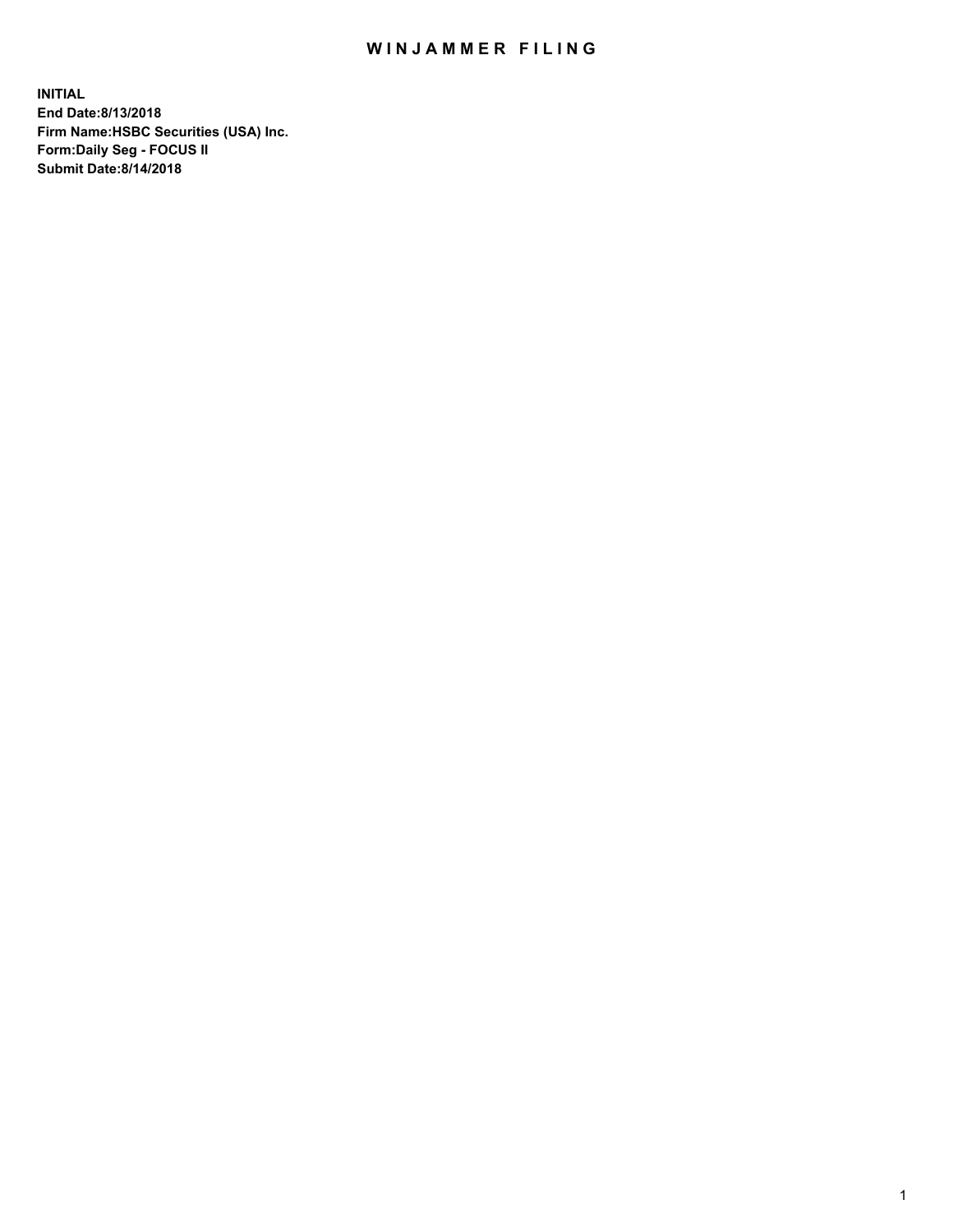**INITIAL End Date:8/13/2018 Firm Name:HSBC Securities (USA) Inc. Form:Daily Seg - FOCUS II Submit Date:8/14/2018 Daily Segregation - Cover Page**

| Name of Company                                                                                                                                                                                                                                                                                                                | <b>HSBC Securities (USA) Inc.</b>                                           |
|--------------------------------------------------------------------------------------------------------------------------------------------------------------------------------------------------------------------------------------------------------------------------------------------------------------------------------|-----------------------------------------------------------------------------|
| <b>Contact Name</b>                                                                                                                                                                                                                                                                                                            | <b>Michael Vacca</b>                                                        |
| <b>Contact Phone Number</b>                                                                                                                                                                                                                                                                                                    | 212-525-7951                                                                |
| <b>Contact Email Address</b>                                                                                                                                                                                                                                                                                                   | michael.vacca@us.hsbc.com                                                   |
| FCM's Customer Segregated Funds Residual Interest Target (choose one):<br>a. Minimum dollar amount: ; or<br>b. Minimum percentage of customer segregated funds required:% ; or<br>c. Dollar amount range between: and; or<br>d. Percentage range of customer segregated funds required between:% and%.                         | 147,000,000<br>$\underline{\mathbf{0}}$<br>0 <sub>0</sub><br>0 <sub>0</sub> |
| FCM's Customer Secured Amount Funds Residual Interest Target (choose one):<br>a. Minimum dollar amount: ; or<br>b. Minimum percentage of customer secured funds required:% ; or<br>c. Dollar amount range between: and; or<br>d. Percentage range of customer secured funds required between: % and %.                         | 25,000,000<br><u>0</u><br>0 <sub>0</sub><br>0 <sub>0</sub>                  |
| FCM's Cleared Swaps Customer Collateral Residual Interest Target (choose one):<br>a. Minimum dollar amount: ; or<br>b. Minimum percentage of cleared swaps customer collateral required:% ; or<br>c. Dollar amount range between: and; or<br>d. Percentage range of cleared swaps customer collateral required between:% and%. | 95,000,000<br><u>0</u><br>00<br>00                                          |

Attach supporting documents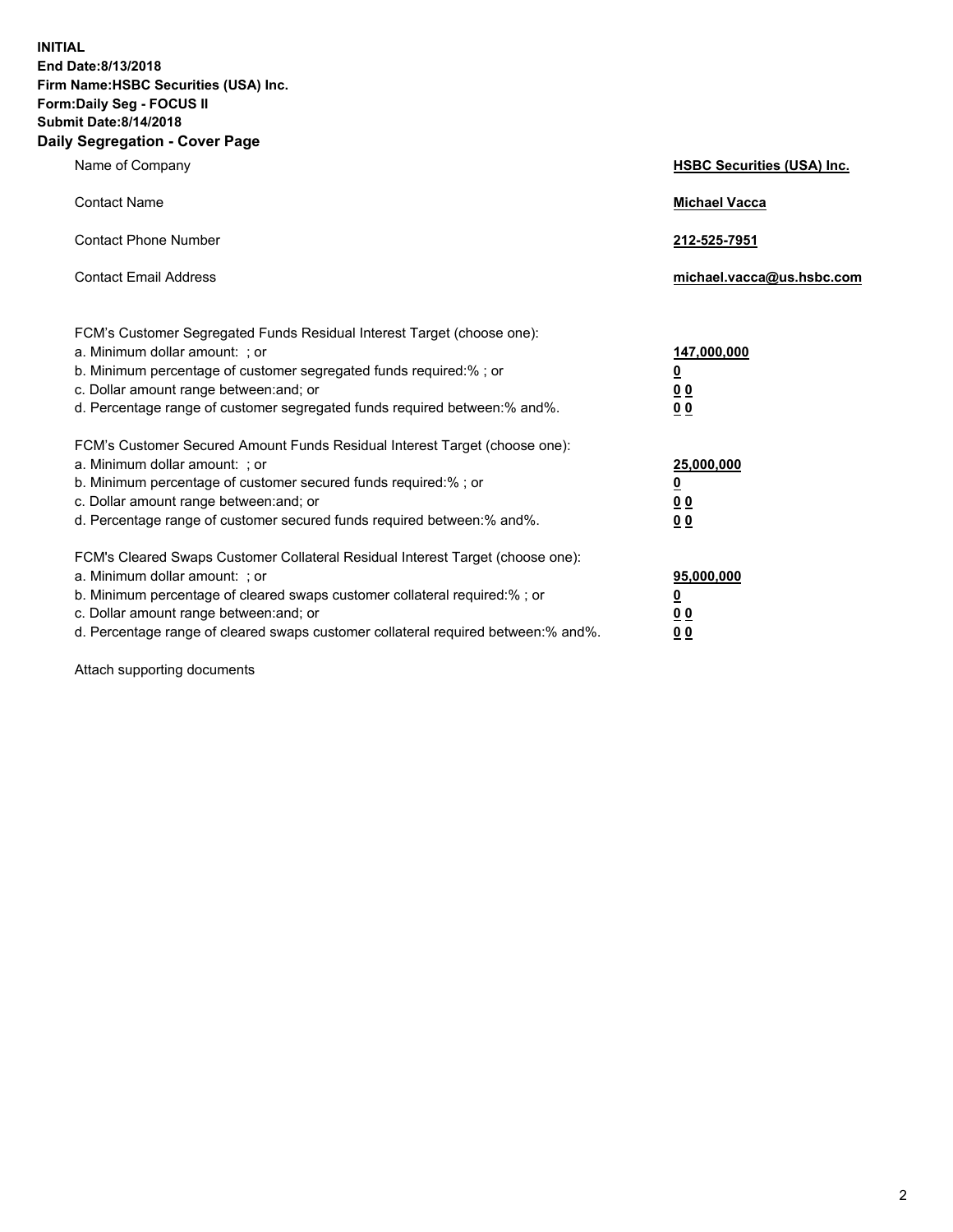**INITIAL End Date:8/13/2018 Firm Name:HSBC Securities (USA) Inc. Form:Daily Seg - FOCUS II Submit Date:8/14/2018 Daily Segregation - Secured Amounts**

Foreign Futures and Foreign Options Secured Amounts Amount required to be set aside pursuant to law, rule or regulation of a foreign government or a rule of a self-regulatory organization authorized thereunder **0** [7305] 1. Net ledger balance - Foreign Futures and Foreign Option Trading - All Customers A. Cash **110,557,720** [7315] B. Securities (at market) **80,994,475** [7317] 2. Net unrealized profit (loss) in open futures contracts traded on a foreign board of trade **-2,453,510** [7325] 3. Exchange traded options a. Market value of open option contracts purchased on a foreign board of trade **0** [7335] b. Market value of open contracts granted (sold) on a foreign board of trade **0** [7337] 4. Net equity (deficit) (add lines 1. 2. and 3.) **189,098,685** [7345] 5. Account liquidating to a deficit and account with a debit balances - gross amount **242,689** [7351] Less: amount offset by customer owned securities **-241,639** [7352] **1,050** [7354] 6. Amount required to be set aside as the secured amount - Net Liquidating Equity Method (add lines 4 and 5) **189,099,735** [7355] 7. Greater of amount required to be set aside pursuant to foreign jurisdiction (above) or line 6. **189,099,735** [7360] FUNDS DEPOSITED IN SEPARATE REGULATION 30.7 ACCOUNTS 1. Cash in banks A. Banks located in the United States **91,905,448** [7500] B. Other banks qualified under Regulation 30.7 **0** [7520] **91,905,448** [7530] 2. Securities A. In safekeeping with banks located in the United States **49,392,792** [7540] B. In safekeeping with other banks qualified under Regulation 30.7 **0** [7560] **49,392,792** [7570] 3. Equities with registered futures commission merchants A. Cash **0** [7580] B. Securities **0** [7590] C. Unrealized gain (loss) on open futures contracts **0** [7600] D. Value of long option contracts **0** [7610] E. Value of short option contracts **0** [7615] **0** [7620] 4. Amounts held by clearing organizations of foreign boards of trade A. Cash **0** [7640] B. Securities **0** [7650] C. Amount due to (from) clearing organization - daily variation **0** [7660] D. Value of long option contracts **0** [7670] E. Value of short option contracts **0** [7675] **0** [7680] 5. Amounts held by members of foreign boards of trade A. Cash **54,555,463** [7700] B. Securities **31,601,683** [7710] C. Unrealized gain (loss) on open futures contracts **-2,453,510** [7720] D. Value of long option contracts **0** [7730] E. Value of short option contracts **0** [7735] **83,703,636** [7740] 6. Amounts with other depositories designated by a foreign board of trade **0** [7760] 7. Segregated funds on hand **0** [7765] 8. Total funds in separate section 30.7 accounts **225,001,876** [7770] 9. Excess (deficiency) Set Aside for Secured Amount (subtract line 7 Secured Statement Page 1 from Line 8) **35,902,141** [7380] 10. Management Target Amount for Excess funds in separate section 30.7 accounts **25,000,000** [7780] 11. Excess (deficiency) funds in separate 30.7 accounts over (under) Management Target **10,902,141** [7785]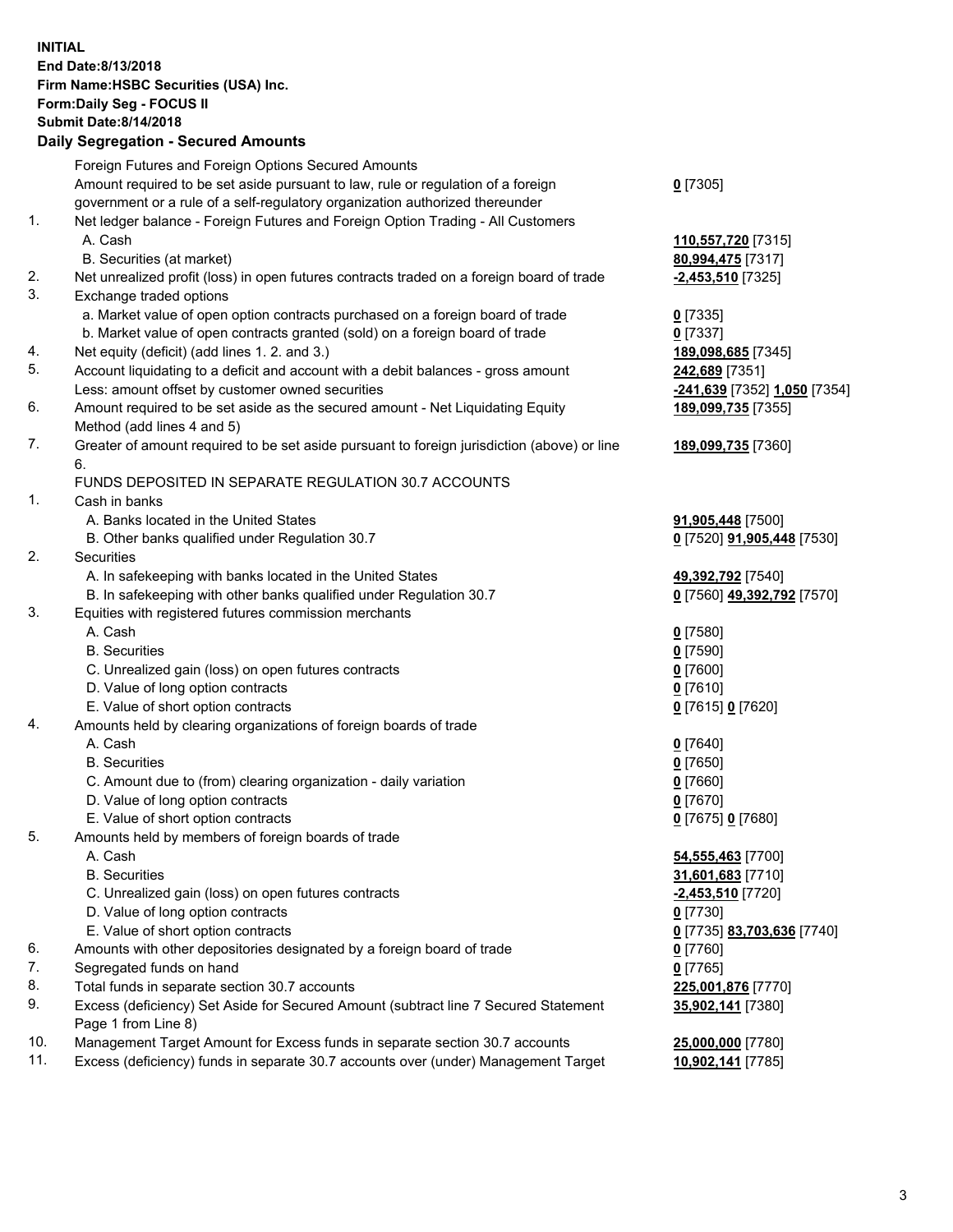**INITIAL End Date:8/13/2018 Firm Name:HSBC Securities (USA) Inc. Form:Daily Seg - FOCUS II Submit Date:8/14/2018 Daily Segregation - Segregation Statement** SEGREGATION REQUIREMENTS(Section 4d(2) of the CEAct) 1. Net ledger balance A. Cash **179,031,118** [7010] B. Securities (at market) **1,505,429,089** [7020] 2. Net unrealized profit (loss) in open futures contracts traded on a contract market **171,532,743** [7030] 3. Exchange traded options A. Add market value of open option contracts purchased on a contract market **285,769,282** [7032] B. Deduct market value of open option contracts granted (sold) on a contract market **-93,723,597** [7033] 4. Net equity (deficit) (add lines 1, 2 and 3) **2,048,038,635** [7040] 5. Accounts liquidating to a deficit and accounts with debit balances - gross amount **19,211,319** [7045] Less: amount offset by customer securities **-19,037,671** [7047] **173,648** [7050] 6. Amount required to be segregated (add lines 4 and 5) **2,048,212,283** [7060] FUNDS IN SEGREGATED ACCOUNTS 7. Deposited in segregated funds bank accounts A. Cash **27,202,345** [7070] B. Securities representing investments of customers' funds (at market) **0** [7080] C. Securities held for particular customers or option customers in lieu of cash (at market) **279,164,003** [7090] 8. Margins on deposit with derivatives clearing organizations of contract markets A. Cash **415,085,271** [7100] B. Securities representing investments of customers' funds (at market) **78,334,545** [7110] C. Securities held for particular customers or option customers in lieu of cash (at market) **1,145,518,886** [7120] 9. Net settlement from (to) derivatives clearing organizations of contract markets **-18,717,668** [7130] 10. Exchange traded options A. Value of open long option contracts **285,769,282** [7132] B. Value of open short option contracts **-93,723,597** [7133] 11. Net equities with other FCMs A. Net liquidating equity **7,142,932** [7140] B. Securities representing investments of customers' funds (at market) **0** [7160] C. Securities held for particular customers or option customers in lieu of cash (at market) **0** [7170] 12. Segregated funds on hand **80,746,200** [7150] 13. Total amount in segregation (add lines 7 through 12) **2,206,522,199** [7180] 14. Excess (deficiency) funds in segregation (subtract line 6 from line 13) **158,309,916** [7190] 15. Management Target Amount for Excess funds in segregation **147,000,000** [7194]

16. Excess (deficiency) funds in segregation over (under) Management Target Amount Excess

**11,309,916** [7198]